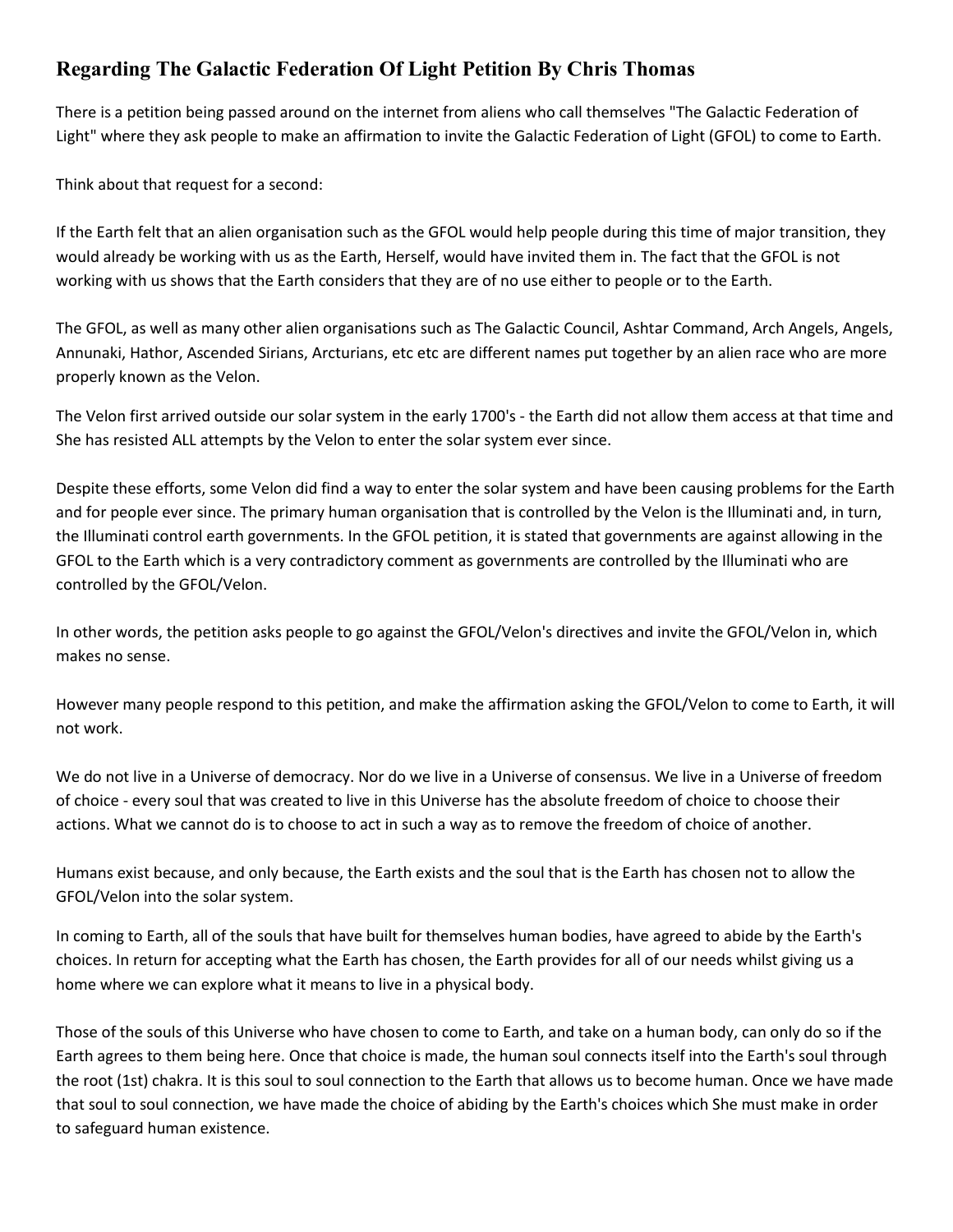In helping humans to explore the potential and possibilities offered by taking on a physical body, the Earth has allowed many other non-human races to come to Earth and study human activities in order to help us in our explorations. The Earth has not had any problems in allowing in these other races into the solar system or onto the Earth Herself until it came to the Velon (GFOL).

In attempting to force their way on to the Earth, and many other actions they have taken, the Velon/GFOL have broken the one law that exists within this Universe - freedom of choice. As the Velon/GFOL have broken this law, as a race, they have been evicted from this Universe. Those Velon/GFOL that remain can only do so because of the number of humans who have been misled into believing that the Velon/GFOL (and their other organisations) are here to help us. By fooling people in this way, it has allowed the Velon/GFOL to implant energy devices into people and into their homes which provide an energy source for the Velon/GFOL to use to hold themselves close to the Earth.

If people stopped inviting the Velon/GFOL into their lives, the remainder of the Velon/GFOL would join the majority of the Velon race in being evicted from this Universe.

Since the petition made by the Velon/GFOL was launched onto the internet, approximately 17,000 people have responded. These 17,000 are made up of the following groups:

# The vast majority are people who have been misled into believing that the Velon/GFOL are here to help humans "ascend to a 5th dimension". Approximately 500 of these people have had Velon/GFOL "djed pillars" embedded into their homes and other energy devices embedded into their bodies. These djed pillars and other energy devices are used by the Velon/GFOL to defy the Earth's choices and remain close to the solar system. The remaining 16,500 people would have had djed pillars implanted into their homes if the action taken by the Earth's guardians, detailed below, had not been taken.

# 787 people knew that by making the affirmations asked for in the Velon/GFOL petition did so in full knowledge that they were acting in favour of the Velon/GFOL and against the Earth - they knew they were acting against the choices of the Earth.

The Earth has disconnected the root (1st) chakra of all of these 787 people from her own soul and all of these people will be leaving the Earth (dying) over the next few days and returning to their place of soul origin.

# The Earth's guardians are hard at work destroying all of the connections made by people making the affirmation in favour of the Velon/GFOL petition. There is also a "clean-up squad" travelling around to the homes of those who invited the Velon/GFOL into their homes to remove and destroy the djed pillars and other implants. This clean-up is being carried out with the full knowledge and approval of the higher selves of the people who responded to the Velon/GFOL petition.

The Velon/GFOL have their own agenda, as far as the Earth and humanity is concerned; they are not here to help us but to further their own aims. By fooling gullible people into believing that the Velon/GFOL can help us, they are causing distractions and problems that neither we nor the Earth need at this time of change.

Human history is vast and complex but there was a time in our history when we had the whole of the soul contained within the physical body. For various reasons, we were forced, 7,000 years ago, to divide the soul into the higher self and the physical self. In order to investigate the reasons why we had to divide the soul into two, we embarked on living a series of lifetimes - something the Akashic calls "The Human Plan". This Human Plan was worked out with the Earth and we allowed ourselves 7,000 years to find our answers.